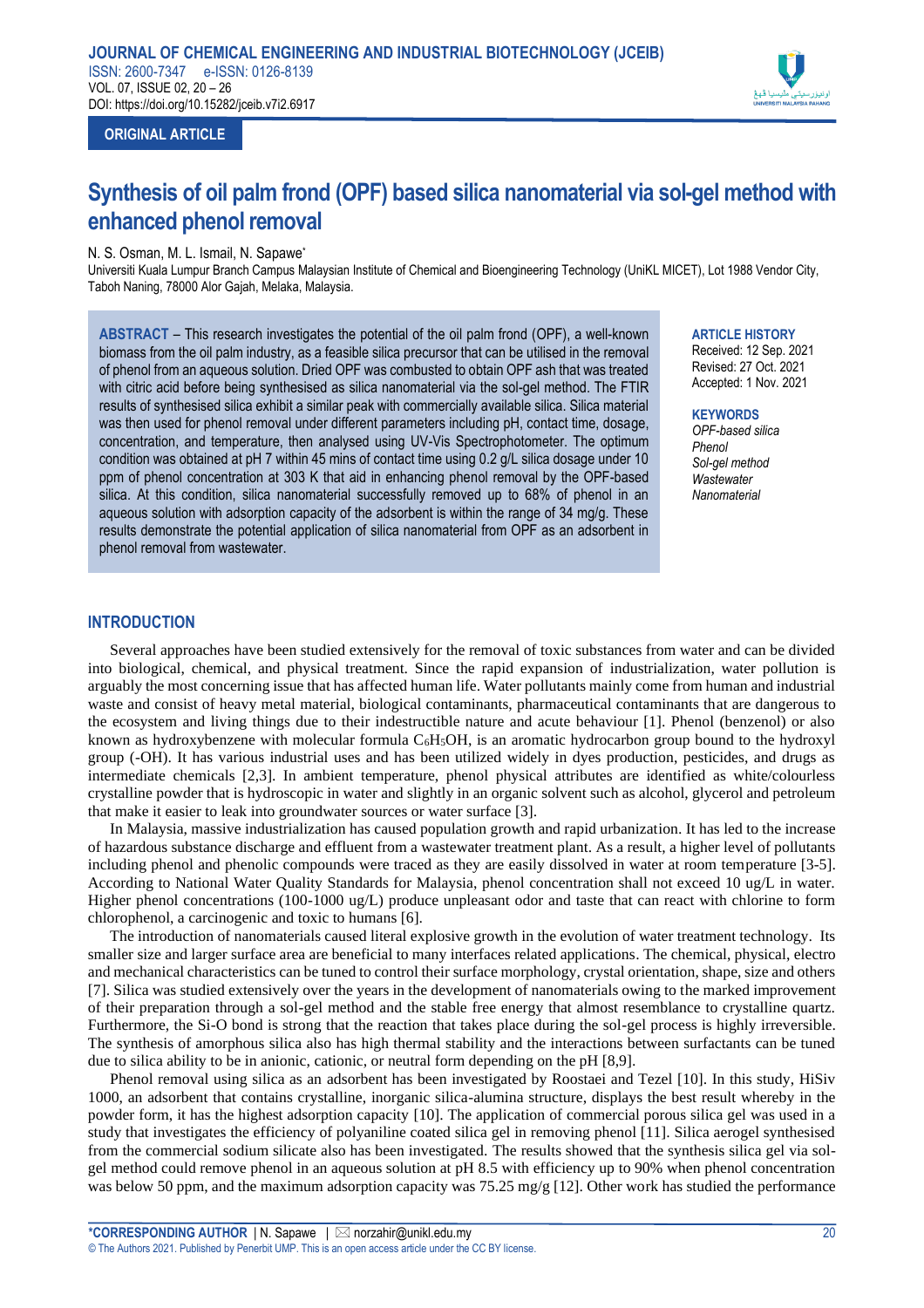of amino-modified silica nanoparticles synthesised from TEOS (tetraethyl orthosilicate) via the sol-gel method [11]. In this study, the synthesised silica is categorized based on TEOS concentration used during synthesis and the best adsorbent is AMS-10 with removal capacity calculated to be 35.2 mg/g [13].

Prior to this, phenol removal using agricultural biomass adsorbent has been investigated which includes the biomass such as coconut, rice husk ash, and sugarcane bagasse which all manifested in ash form and render as adsorbent after activation with various forms of treatment and success in removing phenol [14]. Silica nanomaterial was synthesised from commercially available silica precursors such as TMOS and TEOS, however, a recent trend has seen the emergence of agricultural biomass as silica sources such as rice husk, bamboo culm and corn cob [15-18].

Roslan et al. (2016) suggested an OPF containing siliceous material based on the analysis of its ash contain [19]. Approximately 10 tonnes dry weight of OPF were produced per hectare during the pruning session and this can increase up to 14 tonnes dry weight per hectare during replanting [20]. The abundance of this biomass made it a viable alternative as a silica precursor for the synthesis of silica nanomaterial from agricultural waste.

For this research, an oil palm frond (OPF), biomass from the oil palm industry (plantation) has been utilised as silica precursor in the synthesis of silica nanomaterial via a modified sol-gel method which was later applied as adsorbent material for phenol removal from aqueous solution. Based on previous silica extraction from agricultural waste, silica is usually extracted and produced into powder form before being used as a precursor in silica nanoparticle synthesis. This project aims to utilise sodium silicate solution produced from OPF ash that is treated with nitric acid as silica precursor and directly used in sol-gel synthesis to produce the silica nanoparticle. The method of producing sodium silicate from treated OPF ash has been established based on a study performed previously by this research group [21]. The modification aspect of this study is by directly applying treated OPF ash-based sodium silicate solution into the sol-gel process instead of extracting it as powder silica which is usually performed in a previous study setting.

#### **MATERIALS AND METHODS**

## **Chemicals**

Oil palm frond (OPF) was collected from a private palm oil plantation at Alor Gajah, Melaka. The OPF ash was treated using citric acid from HmBG. Reagents used in sol-gel including NaOH pellet from VChem, hydrochloric acid from Sigma-Aldrich (37%), and hexadecyltrimethylammonium bromide (CTAB) from Sigma Aldrich (98% purity) while phenol powder was purchased from Merck Millipore (99% purity). SiO<sub>2</sub> reagent grade purchase from Merck Millipore (~98% purity).

#### **Preparation of raw material (OPF) and acid leaching treatment**

The collected OPF was cleaned, sorted, and cut before being dried in the oven at 313 K for 24 hours. The OPF was then combusted in an electric muffle furnace at 873 K for 3 hours to obtain oil palm frond ash (OPFA). Citric acid with a concentration of 3% was first prepared. 20 g of OPFA was measured on an analytical balance and poured into the citric acid solution. The mixture was placed in the hot place at 343 K with a reaction time of 1 hour. The treated ash was rinsed using distilled water at room temperature to remove citric acid from the ash then followed with drying at 353 K for 8 h in the drying oven. Dried treated ash was finally calcined at 1073 K for 30 minutes in the electric muffle furnace [21].

#### **Silica nanomaterial synthesis**

Silica was prepared at ambient temperature by mixing acid-leached OPFA in 2M NaOH for 1 hour with continuous stirring. The direct application of treated OPF-based sodium silicate solution as silica precursor is the modification in this sol-gel process. Previous study agricultural waste silica was extracted into powder form before being applied in silica synthesis using the sol-gel method. CTAB was dissolved in distilled water and stirred on a hot plate at 500 rpm for 30 mins at room temperature. Sodium silicate solution was then added gradually and where it turned into a murky whitish solution. HCl acid was used to obtain pH between 10.37 and 10.88. This range is the best pH for the promotion of silica nanoparticles during the gelling period. The solution was continuously stirred at 800 rpm for another 1 hour at 353 K. The solution was aging at 333 K overnight. The solution was filtered, and the silica nanomaterial was repeatedly rinsed with water-methanol solution (1:1) and dried at 373 K. The white powder silica was then calcined at 773 K for 5 hours at 278 K/min rate. Silica nanomaterial obtained was characterized using FTIR (Thermo Scientific Nicolet iS10).

The following equations were used to calculate the corresponding parameters.

$$
\frac{OPF_a}{OPF_i} \times 100 = \% \text{ of } OPF \text{ ash obtained}
$$
 (1)

where  $OPF_i$  represent the initial amount of dry OPF before combustion and  $OPF_i$  represent the OPF ash obtain after combustion,

$$
\frac{OPF_t}{OPF_a} \times 100 = % of acid lesshed OPF ash obtained
$$
 (2)

where  $OPF<sub>a</sub>$  represent the initial amount of OPF ash before acid leaching and  $OPF<sub>t</sub>$  represent the amount of OPF ash after acid leaching,

$$
\frac{OPF - based\ silica}{OPF_t} \times 100 = %\ of\ silica\ nanoparticle\ obtained\tag{3}
$$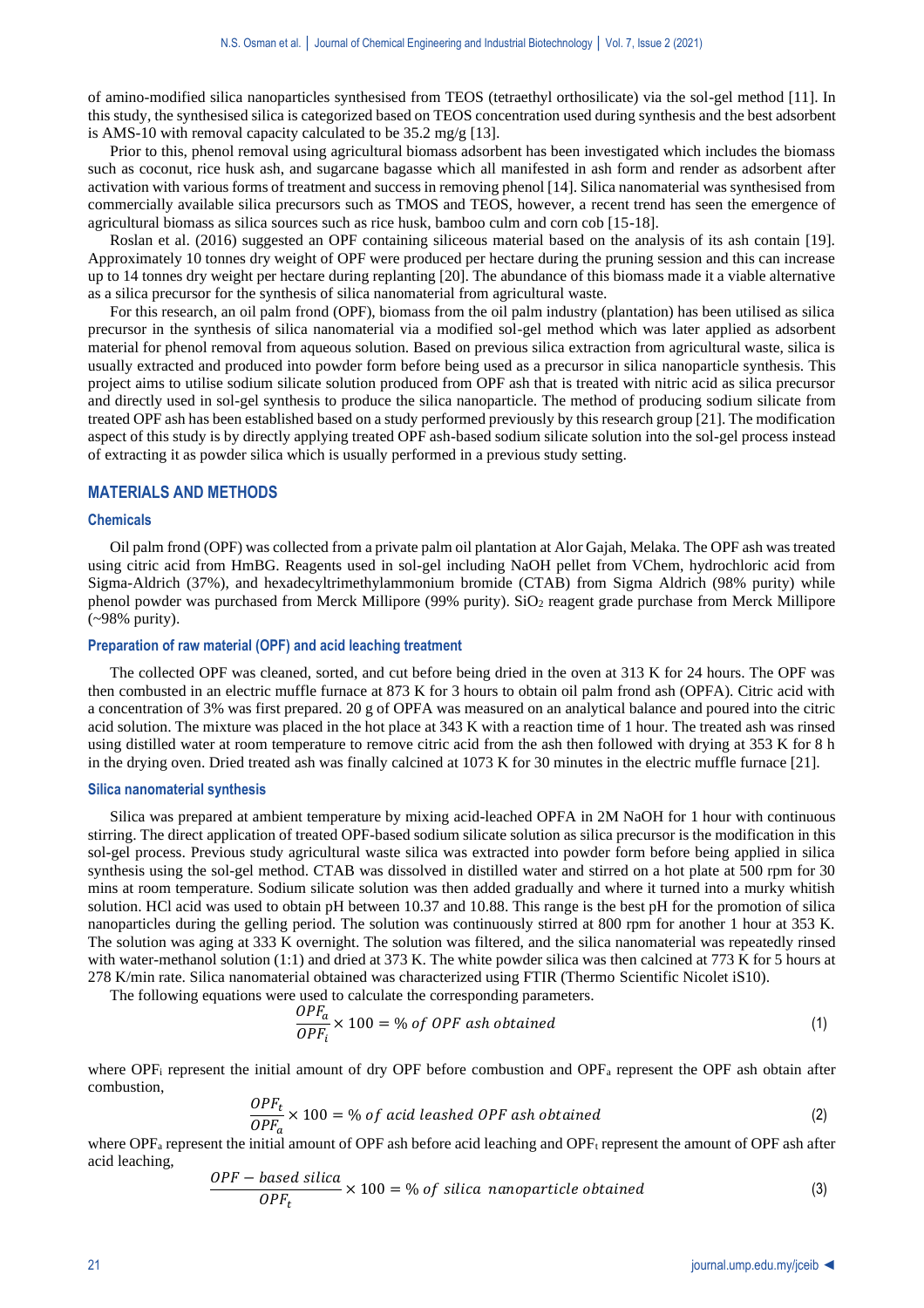where  $\text{OPF}_t$  represents the amount of OPF ash after acid leaching and OPF-based silica is the amount of silica nanoparticle obtained from the synthesis.

## **Phenol removal from aqueous solution**

Silica nanomaterial obtained was used as an adsorbent in phenol removal. Performance analyses were performed at different pH (3, 5, 7, 9, 11), contact time (5, 10, 15, 30, 45, 60 min), silica dosage (0.2, 0.4, 0.5, 0.8, 1.0 g/L), phenol concentration  $(10, 20, 30, 50, 70, 100$  ppm), and temperature  $(303 K, 323 K, 343 K)$ ; with continuous stirring on hot plate (400 rpm). The results were analysed using UV-Vis (Perkin-Elmer Lambda 35 UV-Vis) at λ max 267 nm. A standard calibration curve was initially produced to obtain a linear equation to calculate the concentration of phenol in an aqueous solution after removal.

The percentage removal of phenol using silica nanomaterial absorbent is measured and its efficiency is calculated as follows:

$$
\frac{C_i - C_f}{C_i} \times 100 = % of phenol removal
$$
\n(4)

where  $C_i$  is the initial concentration and  $C_f$  is the final concentration. The adsorption capacity were then calculated such that

$$
\frac{(C_i - C_f)V}{W} = Adsorption capacity (q)
$$
\n(5)

where *V* is the volume of the phenol used during adsorption process  $(cm^3)$ , *W* is the mass of adsorbent used during the adsorption process (mg) and  $q$  is the amount adsorbed in unit mas of the adsorbent (mg/g).

# **EXPERIMENTAL RESULTS**

# **Silica nanomaterial synthesis from OPF and characterization**

In the synthesis of silica nanomaterial from OPF as silica precursor, modified sol-gel methods were applied and CTAB was chosen as the surfactant that renders the sodium silicate obtained from treated OPF ash to be a white colour powder. Figure 1 provides the overall process of synthesising the silica nanomaterials. Table 1 shows the yield percentage of silica nanomaterial obtained per 1000 gm of dry weight OPF.

| <b>Table 1.</b> Percentage yield of silica nanomaterial from OPF. |               |                 |                               |                                 |              |            |  |  |  |  |
|-------------------------------------------------------------------|---------------|-----------------|-------------------------------|---------------------------------|--------------|------------|--|--|--|--|
| Dry OPF $(g)$                                                     | OPF Ash $(g)$ | OPF Ash $(\% )$ | Acid Leached<br>OPF Ash $(g)$ | Acid Leached<br>OPF Ash $(\% )$ | Silica $(g)$ | Silica (%) |  |  |  |  |
| 000                                                               |               | 4.5             | 21.6                          | 48%                             | 14.04        | 65         |  |  |  |  |

The results show approximately 65% silica nanomaterial yield and are relatively comparable to the yield of silica from other agricultural biomass such as sugarcane bagasse ash (50%-80%), bamboo leaf (60%-80%), wheat straw (50%-55%) and OPA (40%-80%) [15,16]. It is also slightly higher when compared to the yield of silica from sources such as corn cob, bamboo culm and cassava peel [15].



**Figure 1.** Silica nanomaterial synthesis from OPF.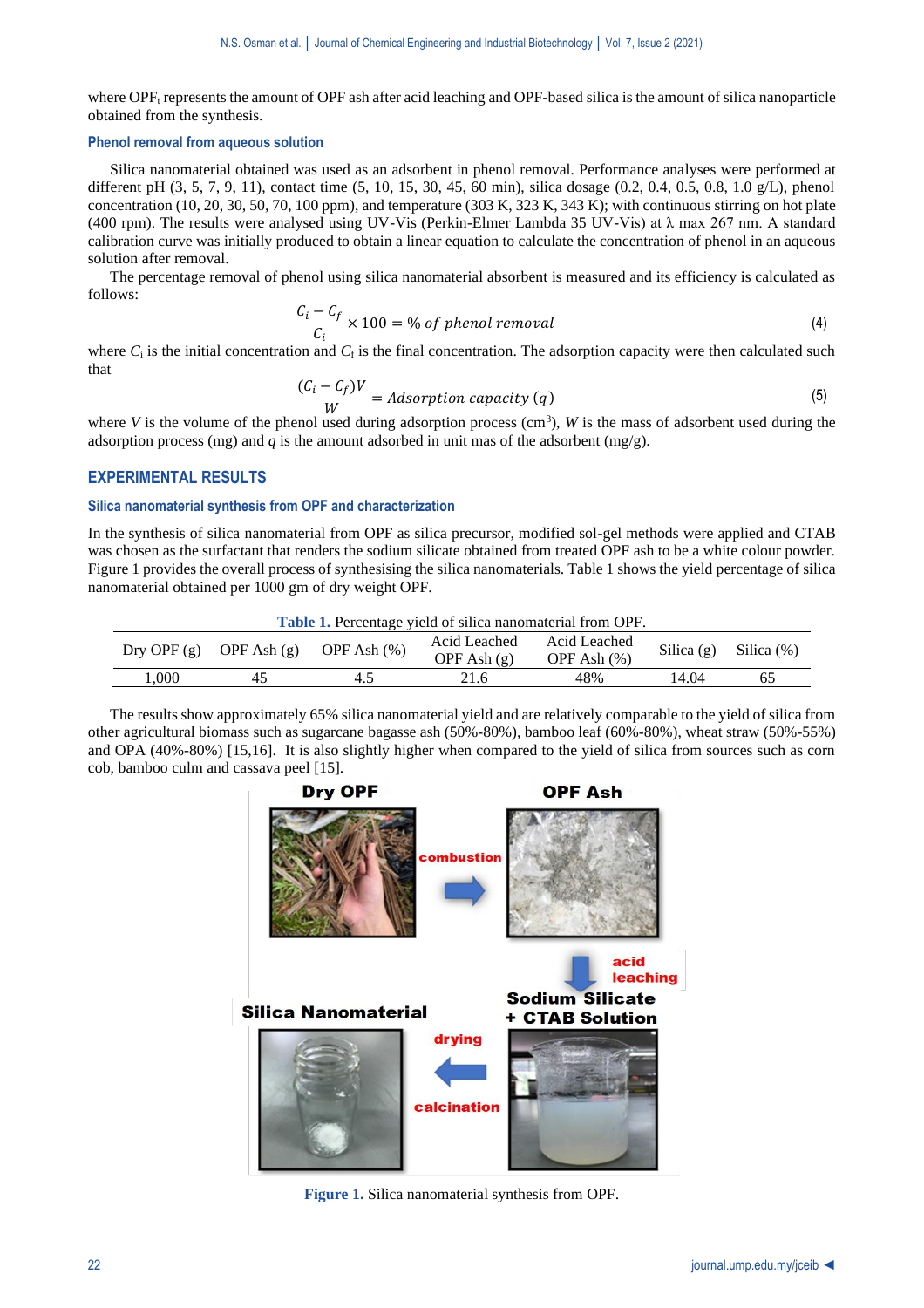Silica nanomaterial from OPF was analysed using FTIR and the result was shown in Figure 2. The spectra of the silica obtained from OPF display similar peaks to commercial silica when examined within the range of 4000-400 cm-1 For both silicas, the presence of a strong and broad band around 3420-3440 cm-1 is due to the -OH stretching vibration of the silanol or the adsorbed water molecules on the silica surface. The next peak within the range of 1620-1640 cm<sup>-1</sup> represents the bending vibration band of the trapped H2O molecule within the silica matrix. The strong band around 1060-1110 cm-<sup>1</sup> corresponds to the asymmetric vibration of the Si-O-Si siloxane bond, the bond that forms the silica matrix backbone.

The peak at 941 cm<sup>-1</sup> and 451 cm<sup>-1</sup> represents the valent and deformation vibrations of the Si-O-Si siloxane bond that were absent in OPF-based silica however this bond is present by the strong peak at 640 [18]. The absence of both peaks in OPF-based silica might be due to the water content in OPF-based silica that is smaller compared to the commercial silica [18]. FTIR spectra obtain from the OPF-based indicate the presence of the essential functional group that was also present in FTIR spectra for the synthesise of silica nanomaterials from agricultural waste [16,17].



**Figure 2.** FTIR spectra of silica nanomaterial.

#### **Effect of different parameters in phenol removal using OPF-based silica**

The removal of phenol using silica nanomaterial from OPF was performed and analysed using UV-Vis by measuring maximum absorption at 267 nm. The efficiency was investigated through various parameters including pH, contact time, silica dosage, phenol concentration, and temperature as shown in Figure 3.

The pH<sub>zpc</sub> of silica were analysed using pH titrations at different strengths that provide the value of 6.45. The result shows that the best pH is 7 where the equilibrium was reached within 30-45 mins. There is no significant reduction after 45 mins contact time. At this condition, phenol was removed up to 63% with adsorption capacity (*q*) at 31. 3 mg/g. However, at acidic and basic conditions, phenol removal was significantly lower with only 25-26% with adsorption capacity (*q*) of 11-13 mg/g. These findings supported the results obtained by Rahmani et al. [12] and Saleh et al. [13] where the highest removal of phenol was recorded at pH 8.5 and pH 6-7, respectively.

Phenol has a pKa value of approximately 10, indicating an anionic form while OPF-based silica has a  $pH_{zpc}$  value of 6.45 indicating negative sides on its surface. This could be the reason for the low removal of phenol at a higher pH value. Thus, at higher pH, electrostatic repulsive force occurs between the negative surface of OPF-based silica and the phenoxide ion and prevents the adsorption of phenol onto the silica nanoparticle. Meanwhile, for phenol solution on pH lower than 11, phenol maintains its dissociative form and is relatively attracted to the negative side of OPF based silica  $(6.45 < pH < 11)$  and positive surface  $(3 < pH < 6.45)$  due to dispersion interaction. Lower phenol removal at low pH might be due to the competition occurring on the OPF-based silica surface between proton ions and phenol molecules [12]. This also could explain the adsorption capacity of OPF-based silica which increases as pH increases but decreases when pH is more than 10.

The effect of silica dosage was investigated between 0.2 g/L and 1.0 g and the results are shown in Figure 3(c). It demonstrates a higher phenol removal when the dosage is increased. Nonetheless, the increment of phenol removal at a higher dosage does not give a significant difference which might be due to the saturation of silica at a higher dosage and the phenol removal reaching equilibrium at a faster rate. This result indicates that this silica material working mechanism in removing phenol may not be driven based on its dosage in the aqueous solution.

The effect of phenol concentration was investigated from between 10 and 100 ppm. From the result, phenol removal shows a significant decrease as the phenol concentration increases. It is highly improbable that the phenol adsorption by silica is driven based on phenol concentration, as though the removal percentage decrease; however, the adsorption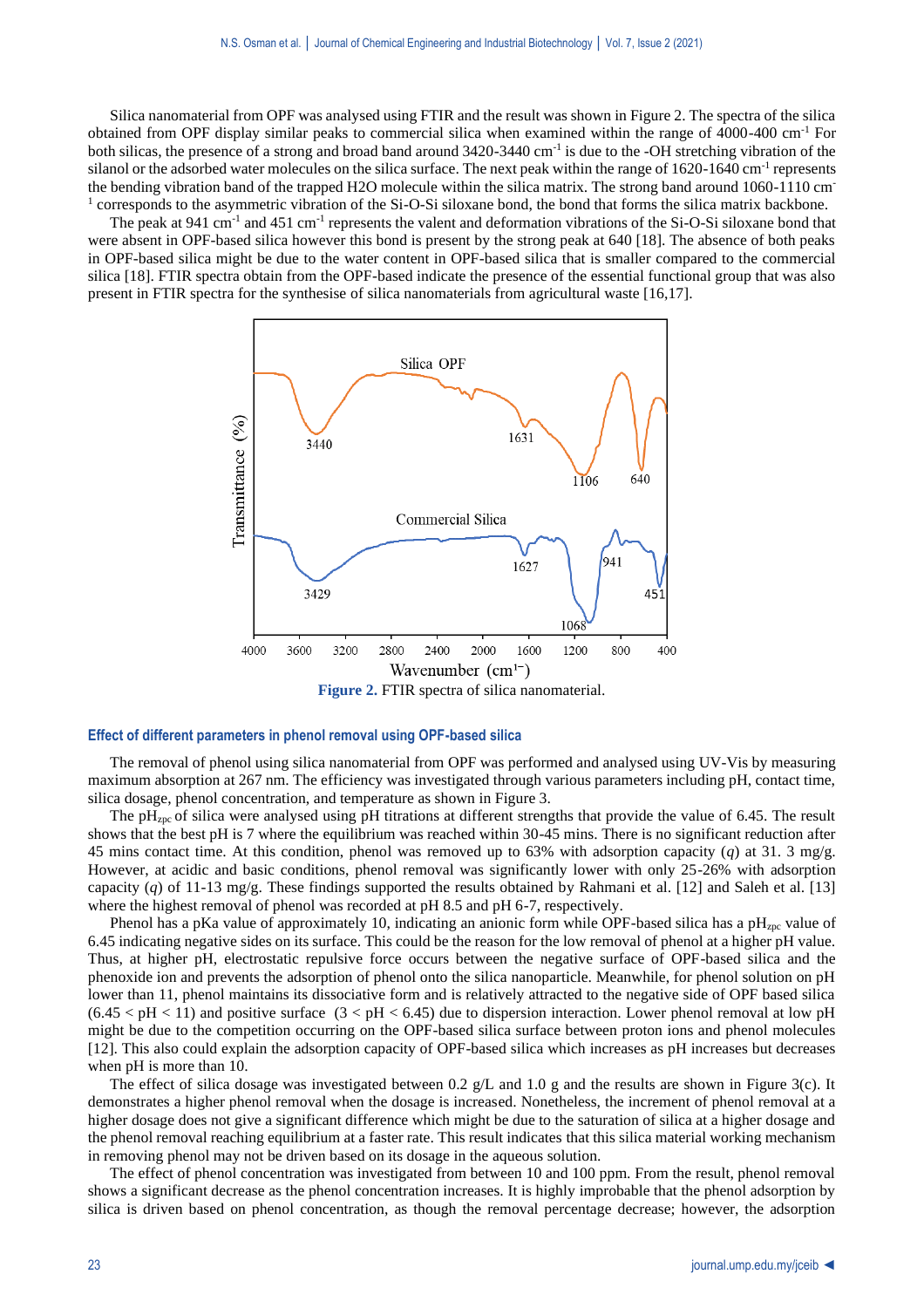capacity (*q*) by the silica is retained almost at a similar rate even at a higher phenol concentration. The effect of temperature shows that phenol removal is significantly higher at room temperature (303 K) with the highest adsorption capacity (*q*) of silica is within the range of 33-36 mg/g. Silica nanomaterial adsorption capacity (*q*) calculated from this



**Figure 3.** Removal of phenol as a function of several parameters: (a,b) pH and contact time (c) silica dosage (d) phenol concentration (e) temperature.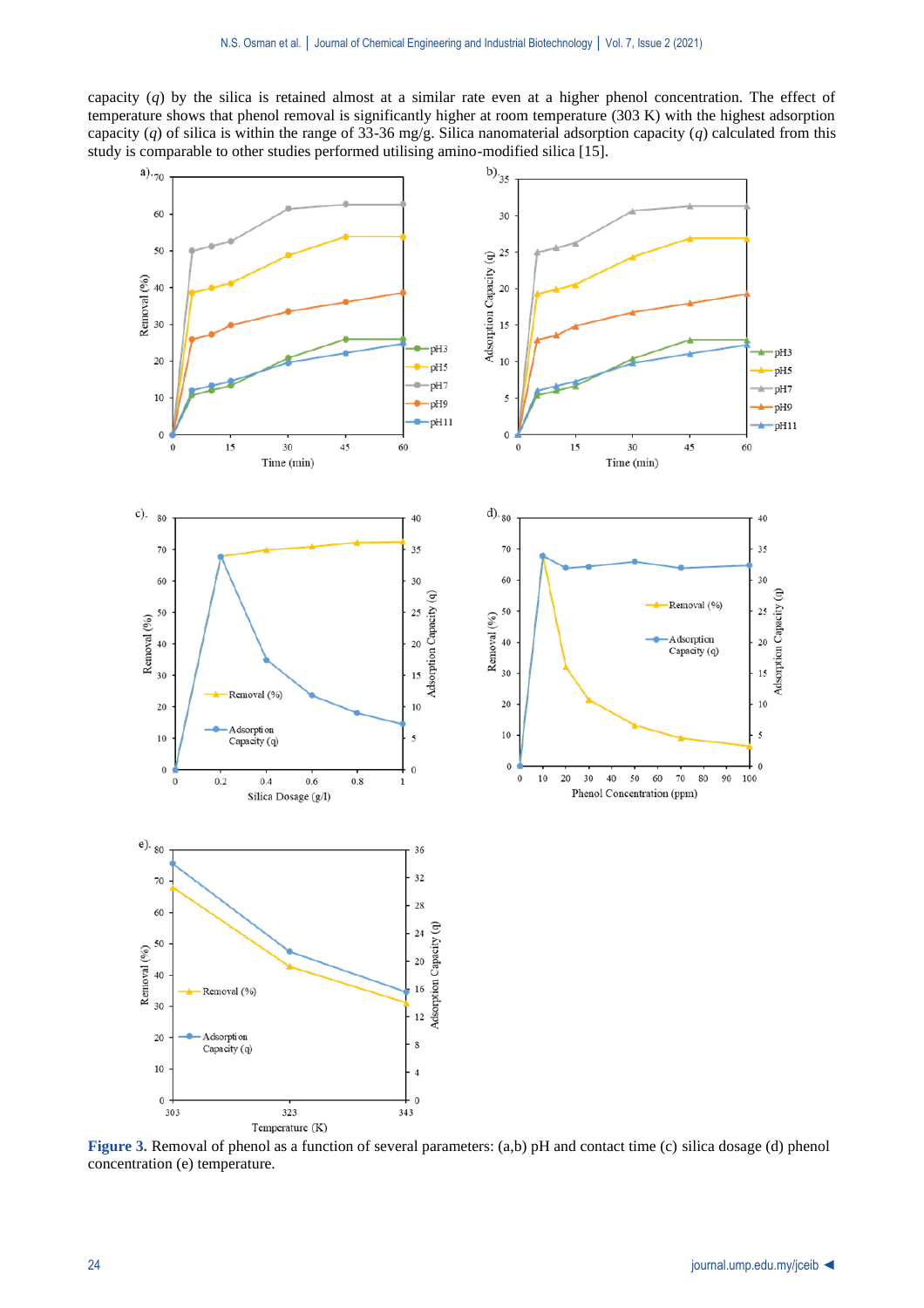## **Silica nanomaterial performance in phenol removal**

The efficiency of phenol removal by the OPF-based silica nanomaterial was performed in batches at optimum pH 7, contact time (45 min), silica dosage (0.2 gm/l), phenol concentration (10 ppm), and temperature (303 K). The data tabulated in Table 2 shows the removal efficiency at 68% and the adsorption capacity (*q*) is significantly constant at 34 mg/g at the optimum parameters. These results indicate that the silica synthesise from OPF has a feasible application in phenol removal from an aqueous solution as it efficiently lowered phenol concentration. The maximum adsorption capacity obtained by this study is almost comparable to Saleh et al. that utilised amino-modified silica synthesised from TEOS [13]. Nonetheless, the result from this work is slightly lower when compared to the results obtained by Rahmani et al. [12].

| Table 2. Adsorption of phenol by OPF-based silica nanomaterial at optimum condition [pH 7, 45 mins of contact time, |  |
|---------------------------------------------------------------------------------------------------------------------|--|
| 0.2 g/L silica dosage, 10 ppm concentration of phenol, and 303 K]                                                   |  |

| Batch | Before (ppm) | After (ppm) | Removal $(\%)$ | Adsorption Capacity (mg/g) |
|-------|--------------|-------------|----------------|----------------------------|
|       |              | 3.183       | 68.170         | 34.085                     |
|       |              | 3.283       | 67.170         | 33.585                     |
|       |              | 3.198       | 68.020         | 34,010                     |

The adsorption capacity (*q*) ability by OPF-based silica display a higher feasible adsorption interaction as its viable mechanism in removing phenol from the investigated solution. The synthesised silica tested in different batches exhibit similar results with the literature when the optimum parameter was utilised. This provides a probable indication that the parameter investigation has an effect in optimizing the working mechanism that allows OPF-based silica to remove phenol from an aqueous solution.

# **CONCLUSION**

The utilisation of OPF as a silica precursor in this research project has shown a positive result when applied as feasible adsorbent material in removing phenol from the aqueous solution. The FTIR spectra from the OPF-based silica display significant similarity with the FTIR spectra of commercially available reagent grade silica. Sodium silicate solution obtained from treated OPF ash was successfully synthesised into silica nanomaterial where CTAB was applied as surfactant via modified sol-gel method. Subsequently, synthesised material was analysed for its feasibility as adsorbent material in removing phenol, a widely used intermediate chemical in various industries. OPF-based silica was analysed at different parameters including pH, contact time, dosage, phenol concentration, and temperature. At optimum parameters, (pH 7, 45 mins of contact time, 0.2 g/L silica dosage, 10 ppm of phenol concentration, and 303 K temperature), synthesised silica significantly removed up to 68% phenol from aqueous solution, and retain constant adsorption capacity at 34 mg/g. Therefore, this research resulted in an open plethora viability of the utilisation of OPF as silica precursor in nanomaterial synthesis as well as possible application in toxic pollutant removal in wastewater.

# **ACKNOWLEDGEMENT**

The authors are grateful for the financial support by the Fundamental Research Grant Scheme (FRGS/1/2019/STG07/UNIKL/02/1) from Ministry of Education Malaysia (MOE) and the Universiti Kuala Lumpur Branch Campus Malaysian Institute of Chemical and Bioengineering Technology (UniKL MICET) for their support.

# **REFERENCES**

- [1] T. Distefano and S. Kelly, "Are we in deep water? Water scarcity and its limits to economic growth", *Ecol. Econ.*, vol. 142, pp. 130-147, 2017, doi: 10.1016/j.ecolecon.2017.06.019.
- [2] S. Wasi, S. Tabrez and M. Ahmad, "Toxicological effects of major environmental pollutants: An overview", *Environ. Monit Assess.*, vol. 185, no. 3, pp. 2585-2593, 2013, doi: 10.1007/s10661-012-2732-8.
- [3] A. A. Gami, M. Y. Shukor, K. A. Khalil, F. A. Dahalan, A. Khalid and S. A. Ahmad, "Phenol and its toxicity", *J Env. Microbiol. Toxico.*, vol. 2. no. 1, pp. 11-24, 2014.
- [4] C. H. Chan and P. E. Lim, "Evaluation of sequencing batch reactor performance with aerated and unaerated fill periods in treating phenol-containing wastewater", *Bioresour. Technol.*, vol. 98, no. 7, pp. 1333-1338, 2007, doi: 10.1016/j.biortech.2006.05.033.
- [5] Y. J. Liu, M. Nikolausz and X. C. Wang, "Biodegradation and detoxication of phenol by using free and immobilized cells of *Acinetobacter* sp. XA05 and *Sphingomonas* sp. FG03", *J. Environ. Sci. Health A.*, vol. 44, no. 2, pp. 130-136, 2009, doi: 10.1080/10934520802539673.
- [6] J. Sun, X. Liu, F. Zhang, J. Zhou, J. Wu, A. Alsaedi, T. Hayat and J. Li, "Insight into the mechanism of adsorption of phenol and resorcinol on activated carbons with different oxidation degrees", *Colloids Surf. A Physicochem. Eng. Asp.,* vol. 563, pp. 22–30, 2019, doi: 10.1016/j.colsurfa.2018.11.042Z.
- [7] Z. Li, D. V. Potapenko and R. M. Osgood, "Controlling surface reactions with nanopatterned surface elastic strains", *ACS Nano*, vol 9, no. 1, pp. 82-87, 2015, doi: 10.1021/nn506150m.
- [8] N. Lieu Le and S. P. Nunes, "Materials and membrane technologies for water and energy sustainability", *Sustain. Mater. Technol.*, vol. 7, pp. 1-28, 2016, doi: 10.1016/j.susmat.2016.02.001.